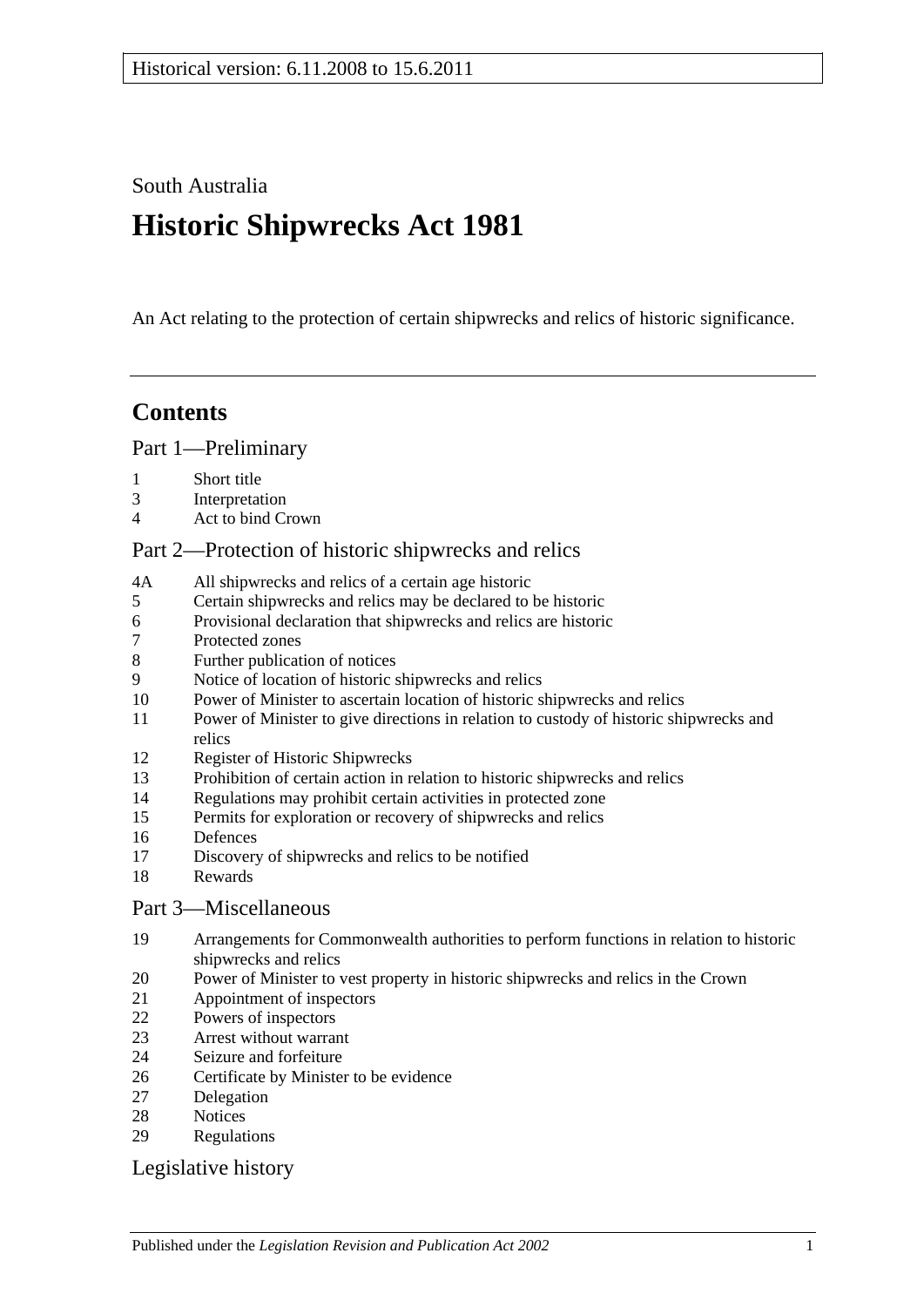# <span id="page-1-0"></span>**The Parliament of South Australia enacts as follows:**

# **Part 1—Preliminary**

## <span id="page-1-1"></span>**1—Short title**

This Act may be cited as the *Historic Shipwrecks Act 1981*.

# <span id="page-1-2"></span>**3—Interpretation**

(1) In this Act, unless the contrary intention appears—

*Adelaide Dolphin Sanctuary* has the same meaning as in the *[Adelaide Dolphin](http://www.legislation.sa.gov.au/index.aspx?action=legref&type=act&legtitle=Adelaide%20Dolphin%20Sanctuary%20Act%202005)  [Sanctuary Act](http://www.legislation.sa.gov.au/index.aspx?action=legref&type=act&legtitle=Adelaide%20Dolphin%20Sanctuary%20Act%202005) 2005*;

*the Commonwealth Act* means the *Historic Shipwrecks Act 1976* of the Commonwealth;

*historic relic* means—

- (aa) an article to which [section](#page-2-4)  $4A(3)$  or [\(4\)](#page-2-5) applies;
- (a) an article to which a notice in force under section 5(2) applies;
- (b) an article to which a notice in force under [section](#page-3-2) 6(2) applies;

#### *historic shipwreck* means—

- (aa) the remains of a ship to which [section](#page-2-6)  $4A(1)$  or [\(2\)](#page-2-7) applies; or
- (a) the remains of a ship to which a notice in force under section 5(1) applies; or
- (b) an article or articles to which a notice in force under [section](#page-3-3) 6(1) applies;

*inspector* means a person appointed as an inspector under [section](#page-10-3) 21 or a police officer;

*marine park* has the same meaning as in the *[Marine Parks Act 2007](http://www.legislation.sa.gov.au/index.aspx?action=legref&type=act&legtitle=Marine%20Parks%20Act%202007)*;

*protected zone* means a protected zone constituted under [section](#page-3-1) 7;

*Register* means the Register of Historic Shipwrecks kept under [section](#page-6-0) 12;

*River Murray* has the same meaning as in the *[River Murray Act](http://www.legislation.sa.gov.au/index.aspx?action=legref&type=act&legtitle=River%20Murray%20Act%202003) 2003*;

*River Murray Protection Area* means a River Murray Protection Area under the *[River](http://www.legislation.sa.gov.au/index.aspx?action=legref&type=act&legtitle=River%20Murray%20Act%202003)  [Murray Act](http://www.legislation.sa.gov.au/index.aspx?action=legref&type=act&legtitle=River%20Murray%20Act%202003) 2003*;

*ship* includes any vessel used in navigation by water;

*territorial waters of the State* means—

- (a) waters within the limits of the State; or
- (b) waters adjacent to the State being waters to which the Commonwealth Act does not apply.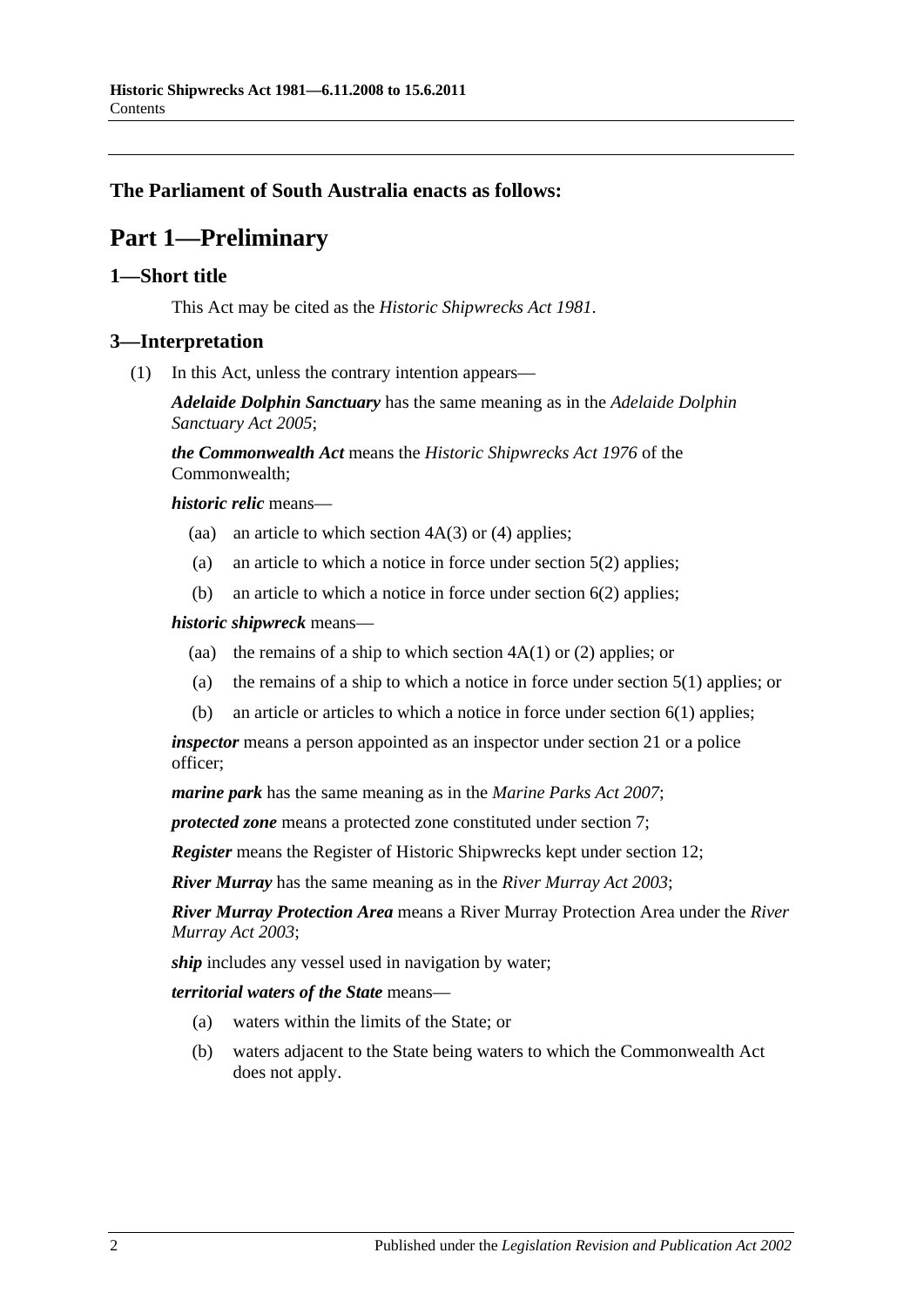- (2) A reference in this Act to the remains of a ship, or to an article or articles being situated in, or having been removed from, any waters includes a reference to the remains of a ship or to an article or articles-
	- (a) being situated in or forming part of, or having been removed from, as the case may be, the surface or subsoil of land submerged by those waters; or
	- (b) being situated on or forming part of, or having been removed from, as the case may be, a reef in those waters.
- (3) A thing will not be taken not to be an article for the purposes of this Act by reason that it is attached to the remains of a ship, to a reef or, to the subsoil of submerged land.
- (4) A reference in this Act to an article associated with a ship will be construed as a reference to an article that appears to have formed part of, to have been installed or carried on, or to have been constructed or used by a person associated with, a ship.

# <span id="page-2-0"></span>**4—Act to bind Crown**

This Act binds the Crown.

# <span id="page-2-1"></span>**Part 2—Protection of historic shipwrecks and relics**

## <span id="page-2-6"></span><span id="page-2-2"></span>**4A—All shipwrecks and relics of a certain age historic**

- (1) The remains of ships that have been situated in territorial waters of the State for 75 years or more are historic shipwrecks for the purposes of this Act.
- <span id="page-2-7"></span>(2) The remains of ships that have been removed from territorial waters of the State (whether before or after the commencement of this subsection) are, after the 75th anniversary of the date on which the remains first came to rest on the seabed, historic shipwrecks for the purposes of this Act.
- <span id="page-2-4"></span>(3) Articles that have been situated in territorial waters of the State for 75 years or more and that were associated with ships are historic relics for the purposes of this Act.
- <span id="page-2-5"></span>(4) Articles that have been removed from territorial waters of the State (whether before or after the commencement of this subsection) and that were associated with ships are, after the 75th anniversary of the date on which the articles first came to rest on the seabed, historic relics for the purposes of this Act.
- (5) The Governor may, by proclamation, declare that this section does not apply to—
	- (a) the remains, or part of the remains, of a ship or class of ships; or
	- (b) an article or class of articles.

#### <span id="page-2-3"></span>**5—Certain shipwrecks and relics may be declared to be historic**

- (1) If the Minister is of the opinion that—
	- (a) the remains of a ship situated in territorial waters of the State; or
	- (b) any part of the remains of a ship removed from territorial waters of the State,

are of historic significance, the Minister may, by notice in the Gazette, declare the remains to be a historic shipwreck.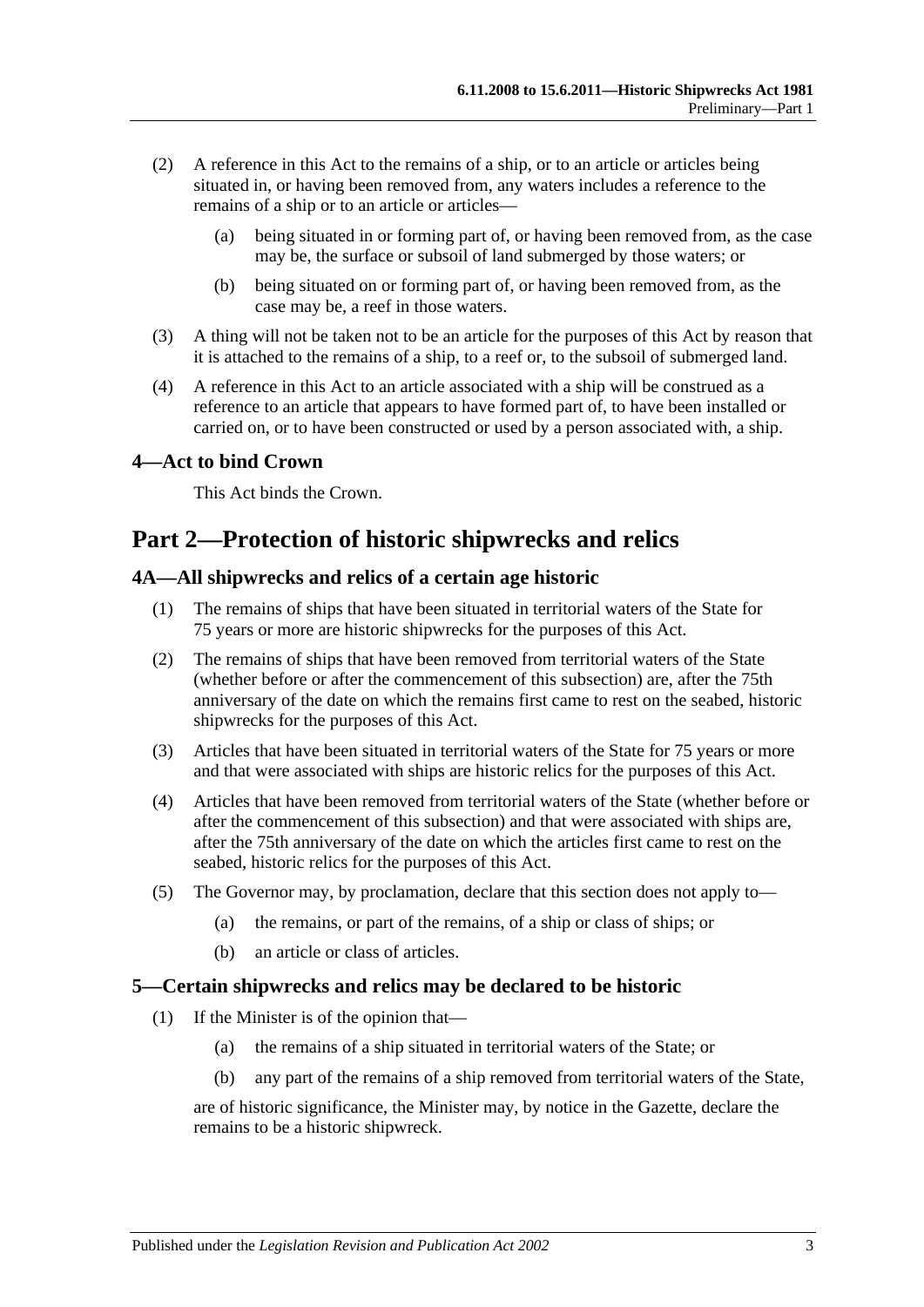- (2) If the Minister is of the opinion that an article, particular articles or all articles associated with a ship and situated in, or removed from, territorial waters of the State are of historic significance, the Minister may, by notice in the Gazette, declare the article or articles to be a historic relic or historic relics.
- (3) Subject to this Act, a declaration under this Act continues to apply to remains or an article despite the removal of the remains or article from the territorial waters of the State after the making of the declaration.

## <span id="page-3-3"></span><span id="page-3-0"></span>**6—Provisional declaration that shipwrecks and relics are historic**

- (1) If it appears to the Minister that an article or articles appearing to be the remains of a ship situated in, or removed from, territorial waters of the State may be of historic significance, the Minister may, by notice in the Gazette, provisionally declare the article or articles to be a historic shipwreck.
- <span id="page-3-2"></span>(2) If it appears to the Minister that an article, or particular articles, situated in or removed from territorial waters of the State—
	- (a) may have been associated with a ship; and
	- (b) may be of historic significance,

the Minister may, by notice in the Gazette, provisionally declare the article or articles to be a historic relic or historic relics.

- (3) Subject to this Act, a declaration under this Act continues to apply to remains or an article despite the removal of the remains or article from the territorial waters of the State after the making of the declaration.
- (5) A notice under this section remains in force, unless sooner revoked, until the expiration of twelve months from the date of publication of the notice in the Gazette, but the revocation or expiration of a notice under this section does not prevent the publication in the Gazette of a further notice under this section in relation to an article or articles to which the revoked or expired notice applied.

#### <span id="page-3-4"></span><span id="page-3-1"></span>**7—Protected zones**

- (1) The Minister may, by notice in the Gazette, declare an area (not exceeding 100 hectares) consisting of water or partly of water and partly of land within which a historic shipwreck or historic relic is, situated to be a protected zone.
- (2) If a notice declaring an area to be a protected zone is in force under [subsection](#page-3-4) (1), the protected zone will be taken to include the airspace above that area and, to the extent to which that area consists of the surface of water, to include the waters beneath that area and the surface and subsoil of the land submerged by those waters.
- (3) If a notice under section 5 or [6](#page-3-0) in relation to the remains of a ship or in relation to an article or articles is revoked or otherwise ceases to be in force, any notice under this section in relation to the remains or in relation to the article or articles ceases to be in force but this subsection does not prevent the publication in the Gazette of a further notice under this section in relation to the remains or in relation to the article or articles if a further notice is published in the Gazette under section 5 or [6](#page-3-0) in relation to the remains or in relation to the article or articles.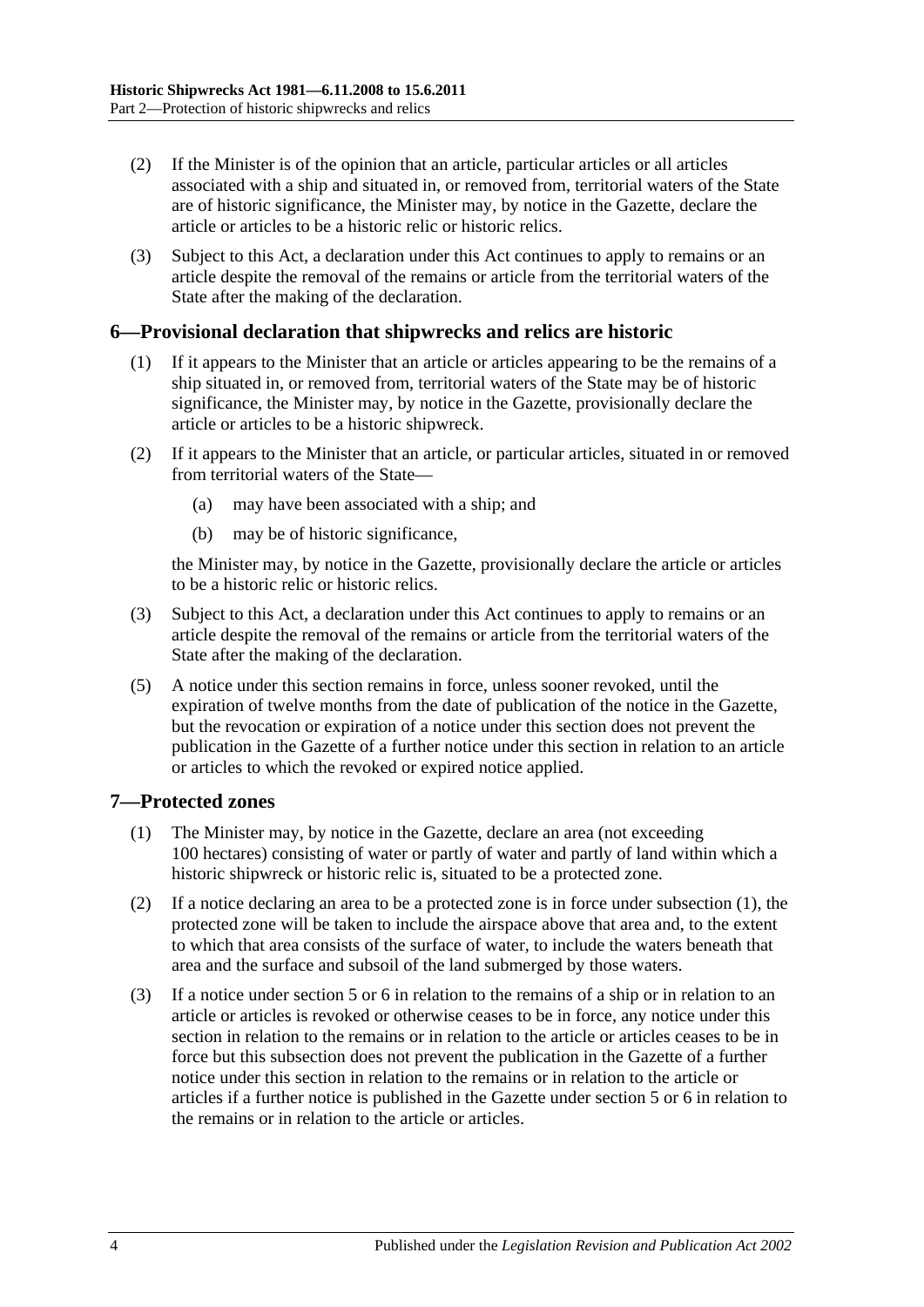### <span id="page-4-0"></span>**8—Further publication of notices**

If a notice under section 5, [6](#page-3-0) or [7](#page-3-1) is published in the Gazette, the Minister may cause a copy of the notice to be published in newspapers, periodicals or other publications as the Minister thinks appropriate.

#### <span id="page-4-3"></span><span id="page-4-1"></span>**9—Notice of location of historic shipwrecks and relics**

- $(1)$  If—
	- (a) a person has possession, custody or control of an article; and
	- (b) a notice applying in respect of the article is published in the Gazette under section 5 or [6,](#page-3-0)

the person must, within thirty days after the date of publication of the notice in the Gazette, give the prescribed notice to the Minister in relation to the article.

Maximum penalty: \$1 250.

- <span id="page-4-4"></span>(2) If an article in respect of which a notice published in the Gazette under section 5 or [6](#page-3-0) applies comes into the possession, custody or control of a person, the person must, within thirty days after the day on which the article comes into his or her possession, custody or control, give the prescribed notice to the Minister in relation to the article. Maximum penalty: \$1 250.
- (3) It is a defence to a charge of an offence against [subsection](#page-4-3) (1) or [\(2\)](#page-4-4) in relation to an article in respect of which a notice was published in the Gazette under section 5 or [6](#page-3-0) if the person proves that he or she did not know, and had no reasonable grounds for believing, that the article was an article to which the notice related.
- (4) For the purposes of this section, the prescribed notice in relation to an article means a notice in writing describing the article and stating where the article is situated.

#### <span id="page-4-5"></span><span id="page-4-2"></span>**10—Power of Minister to ascertain location of historic shipwrecks and relics**

- (1) If it appears to the Minister that—
	- (a) a person may have, or may have had, possession, custody or control of an article; and
	- (b) the article is or may be, or is or may be a part of, a historic shipwreck or is or may be a historic relic,

the Minister may, by notice in writing to the person, require the person, within the time specified in the notice—

- (c) to inform the Minister whether the person has, or has had, possession, custody or control of the article; and
- (d) if the person has ceased to have possession, custody or control of the article, to give the Minister particulars of the circumstances in which the person ceased to have possession, custody or control of the article; and
- (e) if the person has transferred possession, custody or control of the article to another person, to give the Minister the name and address of the person to whom possession, custody or control of the article was transferred.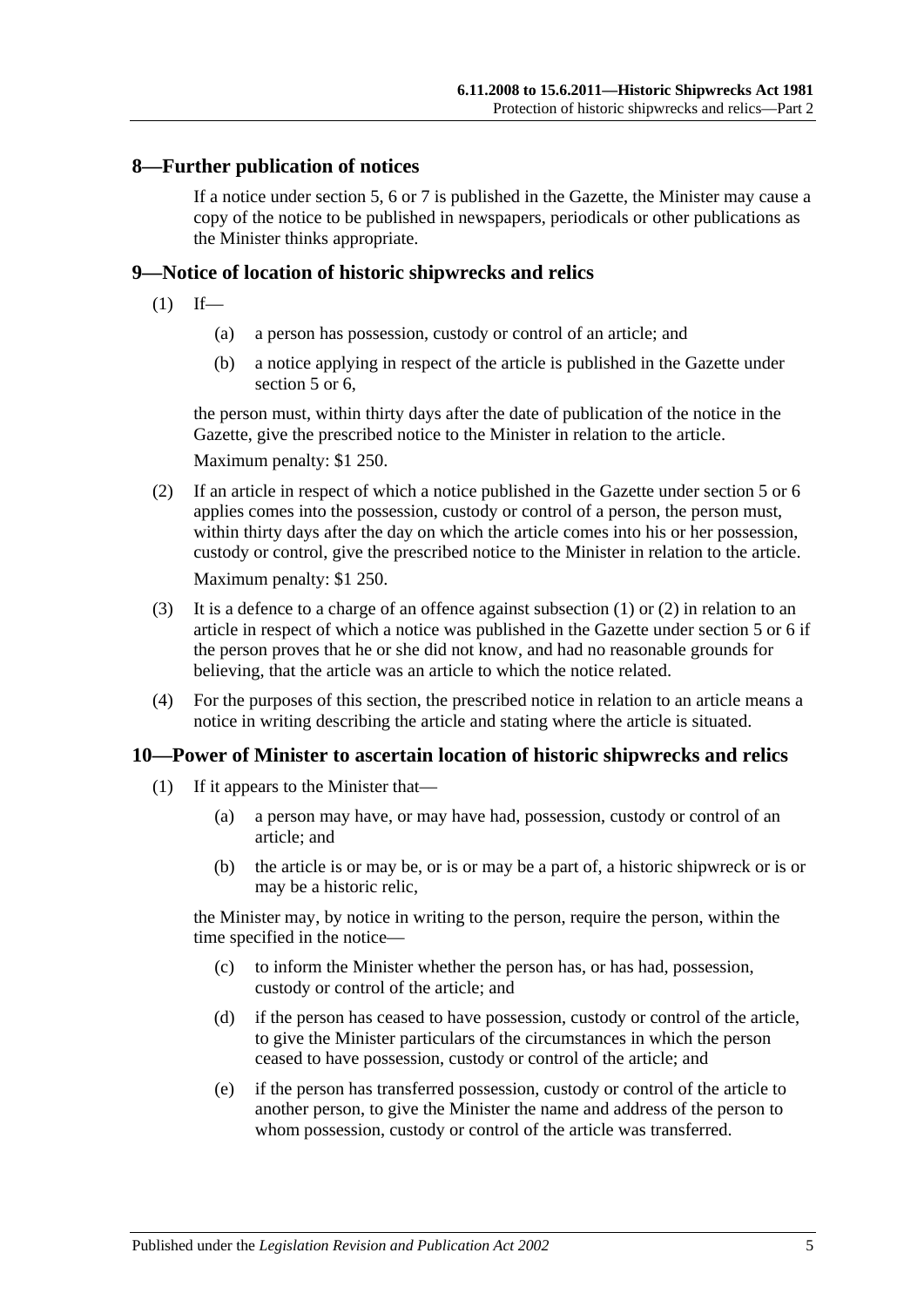- (2) A person to whom a notice is given by the Minister under [subsection](#page-4-5) (1) must not—
	- (a) refuse or fail to comply with the notice to the extent that the person is capable of complying with it; or
	- (b) in purported compliance with the notice, knowingly furnish information that is false or misleading.

Maximum penalty: \$1 250.

(3) A person is not excused from furnishing information under this section on the ground that the information may tend to incriminate the person but the information furnished is not admissible in evidence against the person except in proceedings for an offence against this section.

# <span id="page-5-0"></span>**11—Power of Minister to give directions in relation to custody of historic shipwrecks and relics**

- <span id="page-5-1"></span>(1) If a person has possession, custody or control of an article, being, or being a part of, a historic shipwreck or being a historic relic, the Minister may, for the purpose of—
	- (a) the preservation of the article; or
	- (b) the exhibition of, or the provision of access to, the article,

by notice in writing, require the person to take specified action in relation to the article.

- (2) The action that a person may be required to take in relation to an article by a notice under [subsection](#page-5-1) (1) includes but is not limited to—
	- (a) keeping the article in a particular manner or place; and
	- (b) removing the article to a particular place within a particular time; and
	- (c) doing a particular act in relation to the article within a particular time, being an act designed to assist in the preservation of the article; and
	- (d) delivering the article into the custody of a particular person within a particular time.
- <span id="page-5-2"></span>(3) If the Minister gives a notice to a person under [subsection](#page-5-1) (1) requiring the person to take action in relation to an article other than action referred to in [subsection](#page-5-2) (2)(d), the notice must include a statement that the person may, in lieu of taking that action, deliver the article within a specified time into the custody of a person specified in the notice.
- (4) A person to whom a notice is given by the Minister under [subsection](#page-5-1) (1) must comply with the notice.

Maximum penalty: \$2 500 or imprisonment for 2 years, or both.

- (5) A civil action does not lie against a person in respect of action taken in accordance with a notice given to the person by the Minister under [subsection](#page-5-1) (1).
- (6) A person to whom a notice is given under [subsection](#page-5-1) (1) may, within one month after the date of the notice, appeal to the Administrative and Disciplinary Division of the District Court against the decision to give the notice.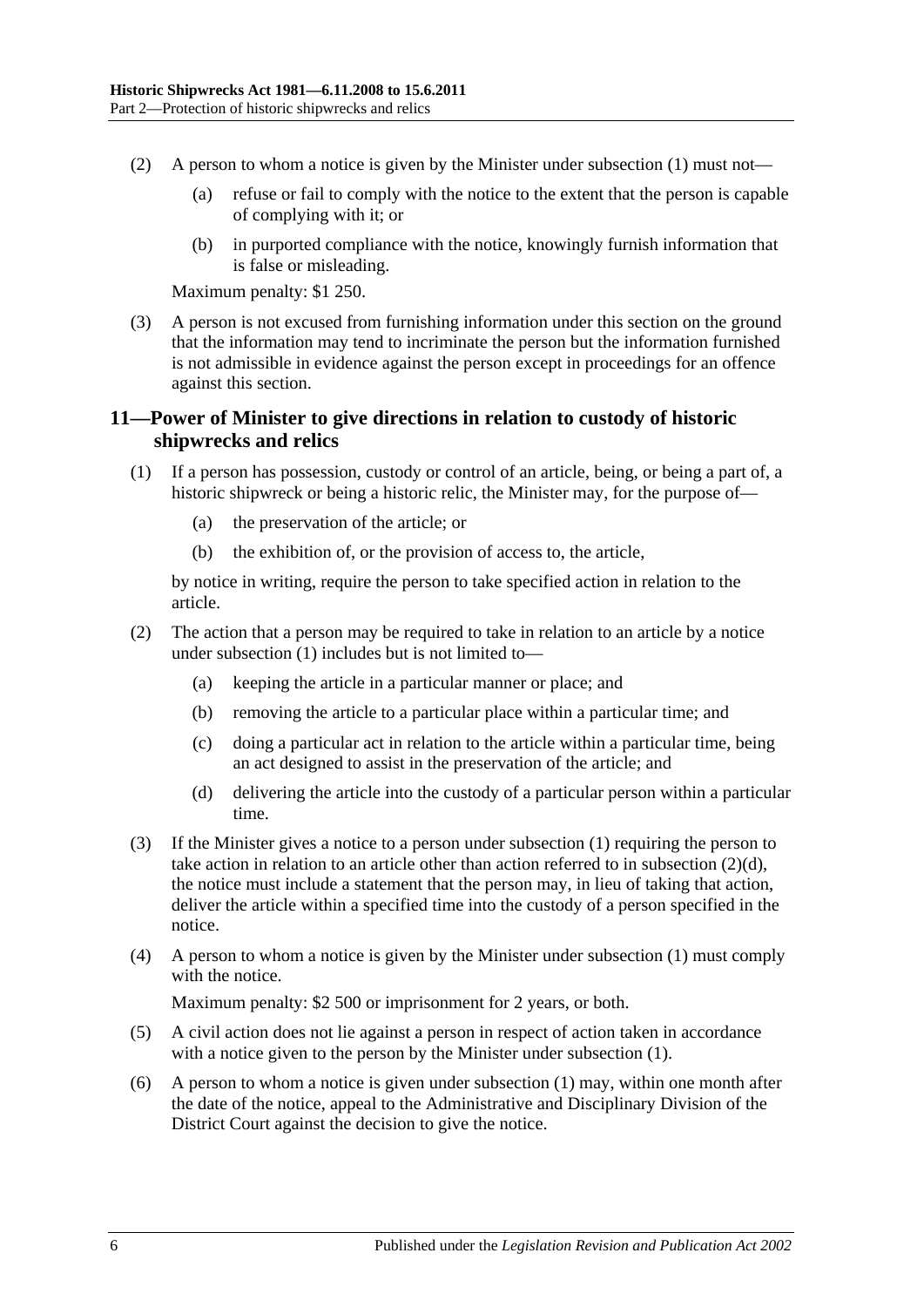(8) A person to whom a notice is given under [subsection](#page-5-1) (1) may recover, as a debt due to the person from the Crown, reasonable costs incurred by the person in carrying out the requirements of the notice.

## <span id="page-6-0"></span>**12—Register of Historic Shipwrecks**

- (1) The Minister must cause to be kept a register to be known as the Register of Historic Shipwrecks.
- (2) The Minister must cause to be entered in the Register—
	- (a) particulars of all known remains and articles that are historic shipwrecks or historic relics by virtue of [section](#page-2-2) 4A; and
	- (b) particulars of notices in force under section 5, [6](#page-3-0) or [7.](#page-3-1)
- (3) A person may inspect the Register and, on payment of the prescribed fee, is entitled to be furnished with a copy of the Register or a part of the Register.

#### <span id="page-6-3"></span><span id="page-6-1"></span>**13—Prohibition of certain action in relation to historic shipwrecks and relics**

- (1) Except in accordance with a permit, a person must not—
	- (a) damage or destroy a historic shipwreck or a historic relic; or
	- (b) interfere with a historic shipwreck or a historic relic; or
	- (c) dispose of a historic shipwreck or a historic relic; or
	- (d) remove a historic shipwreck or a historic relic from the territorial waters of the State.

Maximum penalty: \$5 000 or imprisonment for 5 years, or both.

- (2) A reference in [subsection](#page-6-3) (1) to the removal of a historic shipwreck or a historic relic from the territorial waters of the State includes a reference to the removal of a historic shipwreck or a historic relic from the surface or subsoil of land submerged by those waters or from a reef in those waters.
- (4) In this section—

*historic shipwreck* includes a part of a historic shipwreck.

#### <span id="page-6-4"></span><span id="page-6-2"></span>**14—Regulations may prohibit certain activities in protected zone**

- (1) The regulations may prohibit or restrict—
	- (a) the bringing into a protected zone of equipment constructed or adapted for the purpose of diving, salvage or recovery operations, or of explosives, instruments or tools the use of which would be likely to damage or interfere with a historic shipwreck or a historic relic situated within that protected zone; or
	- (b) the use within a protected zone of such equipment, explosives, instruments or tools; or
	- (c) causing a ship carrying such equipment, explosives, instruments or tools to enter, or remain within, a protected zone; or
	- (d) trawling, or diving or other underwater activity, within a protected zone; or
	- (e) the mooring or use of ships within a protected zone.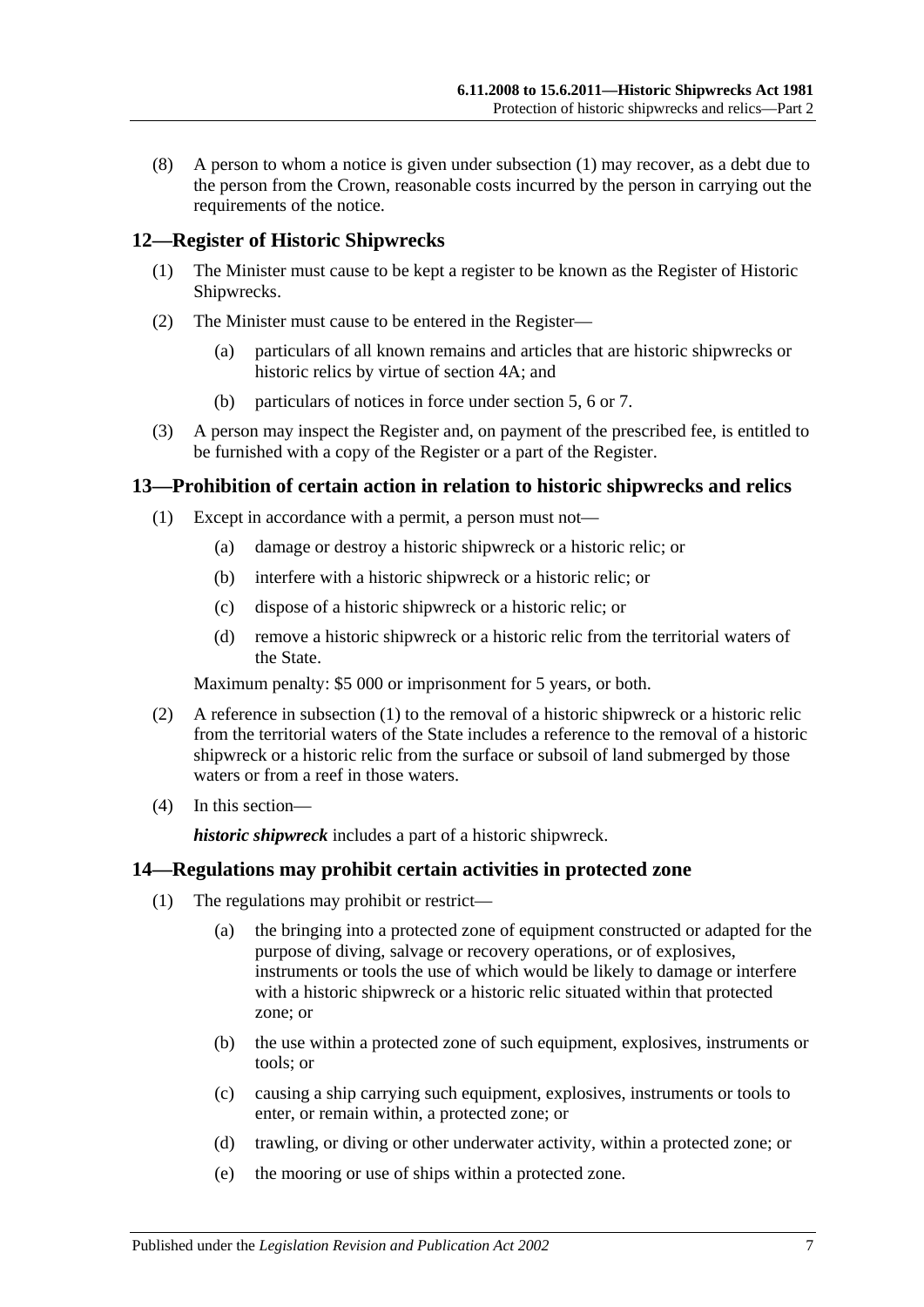- (2) Regulations made for the purposes of this section for restricting the doing of an act may prohibit the doing of that act except in accordance with a permit.
- (3) Regulations made for the purposes of [subsection](#page-6-4) (1) may be of general application or may make different provision in relation to different protected zones.
- (3a) A person who contravenes or fails to comply with a regulation under [subsection](#page-6-4) (1) is guilty of an offence.

Maximum penalty: \$1 250 or imprisonment for 1 year, or both.

(4) In this section—

*ship* includes a hovercraft and any similar craft.

#### <span id="page-7-0"></span>**15—Permits for exploration or recovery of shipwrecks and relics**

- (1) The Minister may, in the Minister's discretion, on application by a person, grant a permit to that person authorising that person and other persons named or described in the permit to do an act or thing specified in the permit the doing of which would otherwise be prohibited by [section](#page-6-1) 13 or by regulations made for the purposes of [section](#page-6-2) 14.
- <span id="page-7-1"></span>(2) The Minister may, when granting a permit or at any time while a permit is in force, impose conditions in respect of the permit and may at any time revoke or vary any conditions so imposed.
- (3) The conditions that may be imposed under [subsection](#page-7-1) (2) in respect of a permit authorising the doing of an act or thing include but are not limited to—
	- (a) a condition requiring the act or thing to be done in a specified manner; and
	- (b) a condition requiring the act or thing to be done only in accordance with the directions of a person named or described in the permit as a person empowered to give such directions; and
	- (c) a condition requiring articles obtained by the doing of an act that is authorised by the permit to be done to be held in custody, or dealt with, as specified in the permit or in directions given by a person named or described in the permit as a person empowered to give such directions.
- (3a) If an application for a permit relates to a historic shipwreck or historic relic located within—
	- (a) the Adelaide Dolphin Sanctuary—
		- (i) the Minister must, in considering the application, seek to further the objects and objectives of the *[Adelaide Dolphin Sanctuary Act](http://www.legislation.sa.gov.au/index.aspx?action=legref&type=act&legtitle=Adelaide%20Dolphin%20Sanctuary%20Act%202005) 2005* and take into account the provisions of the Adelaide Dolphin Sanctuary Management Plan under that Act; and
		- (ii) if so required under the regulations—the Minister must, before making his or her decision on the application, consult with and have regard to the views of the Minister to whom the administration of the *[Adelaide Dolphin Sanctuary Act](http://www.legislation.sa.gov.au/index.aspx?action=legref&type=act&legtitle=Adelaide%20Dolphin%20Sanctuary%20Act%202005) 2005* is committed; or
	- (b) a marine park—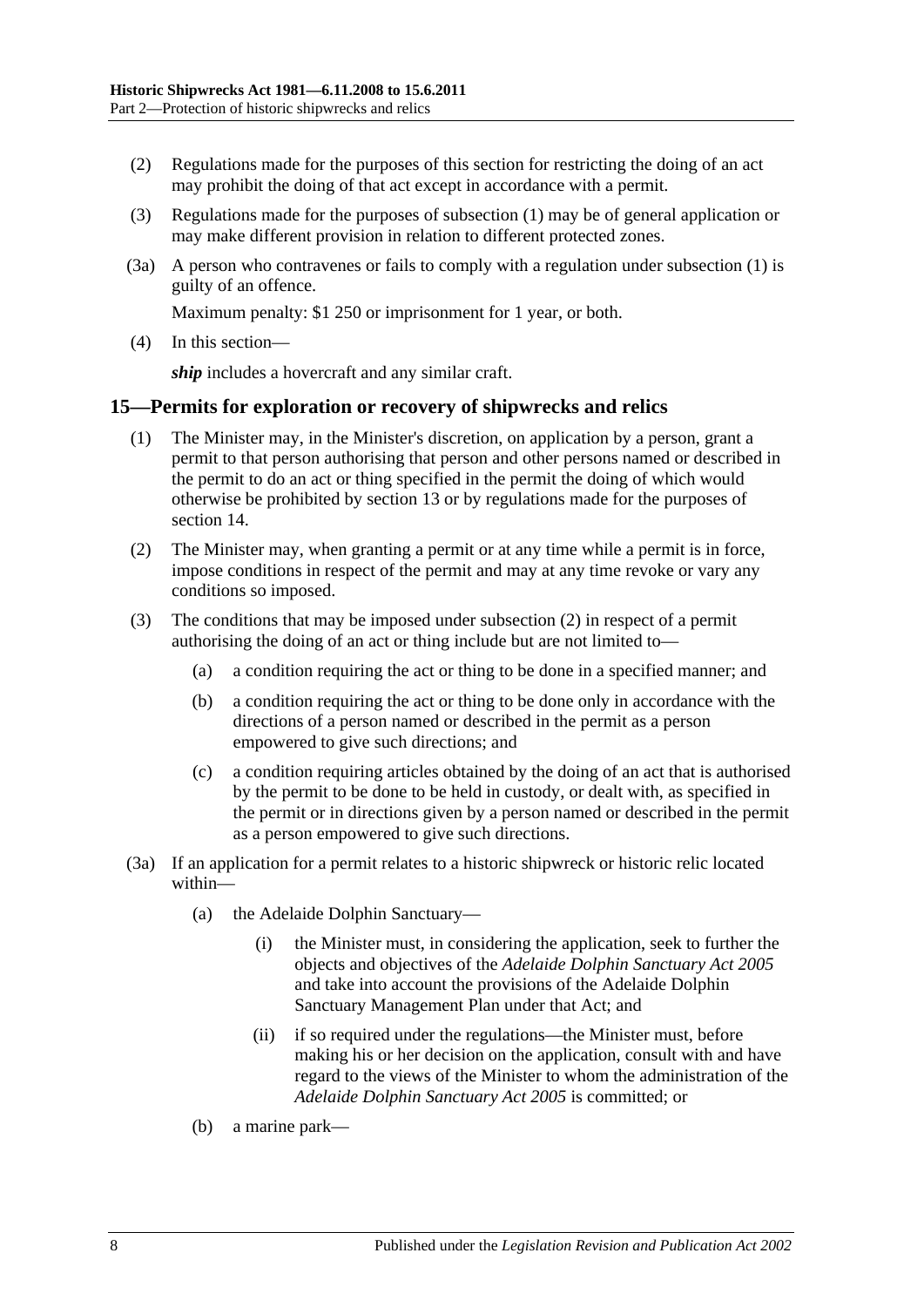- (i) the Minister must, in considering the application, seek to further the objects of the *[Marine Parks Act](http://www.legislation.sa.gov.au/index.aspx?action=legref&type=act&legtitle=Marine%20Parks%20Act%202007) 2007* and take into account the provisions of the management plan for the marine park under that Act; and
- (ii) if so required under the regulations—the Minister must, before making his or her decision on the application, consult with and have regard to the views of the Minister to whom the administration of the *[Marine Parks Act 2007](http://www.legislation.sa.gov.au/index.aspx?action=legref&type=act&legtitle=Marine%20Parks%20Act%202007)* is committed; or
- (c) the River Murray—
	- (i) the Minister must, in considering the application, seek to further the objects of the *[River Murray Act](http://www.legislation.sa.gov.au/index.aspx?action=legref&type=act&legtitle=River%20Murray%20Act%202003) 2003* and the *Objectives for a Healthy River Murray* under that Act and take into account the provisions of the River Murray Act Implementation Strategy under that Act; and
	- (ii) if so required under the regulations—the Minister must, before making a decision on the application, consult with and have regard to the views of the Minister to whom the administration of the *[River](http://www.legislation.sa.gov.au/index.aspx?action=legref&type=act&legtitle=River%20Murray%20Act%202003)  [Murray Act](http://www.legislation.sa.gov.au/index.aspx?action=legref&type=act&legtitle=River%20Murray%20Act%202003) 2003* is committed and comply with the Minister's directions (if any) in relation to the application.
- (4) A condition imposed in respect of a permit (other than a condition contained in a permit) or a revocation or variation of a condition so imposed takes effect when notice of the condition or of the revocation or variation is served on the person to whom the permit was granted.
- <span id="page-8-1"></span>(5) A person must not contravene a condition imposed in respect of a permit that has been granted to the person or is otherwise applicable to the person.

Maximum penalty: \$2 500 or imprisonment for 2 years, or both.

- (6) The Minister may, at any time, by notice in writing to the person to whom a permit has been granted—
	- (a) revoke the permit; or
	- (b) suspend the permit; or
	- (c) cancel the suspension of the permit.
- (7) A suspension of a permit may be of indefinite duration or for a specified period.

#### <span id="page-8-0"></span>**16—Defences**

It is a defence to a charge of an offence against [section](#page-6-1) 13, for an offence against a regulation made for the purposes of [section](#page-6-2) 14, or for an offence against [section](#page-8-1) 15(5), if the act that constituted the offence was done for the purpose of—

- (a) saving human life; or
- (b) securing the safety of a ship (including a hovercraft or any similar craft) where the ship was endangered by stress of weather or by navigational hazards; or
- (c) dealing with an emergency involving a serious threat to the environment,

or was done with any other reasonable excuse.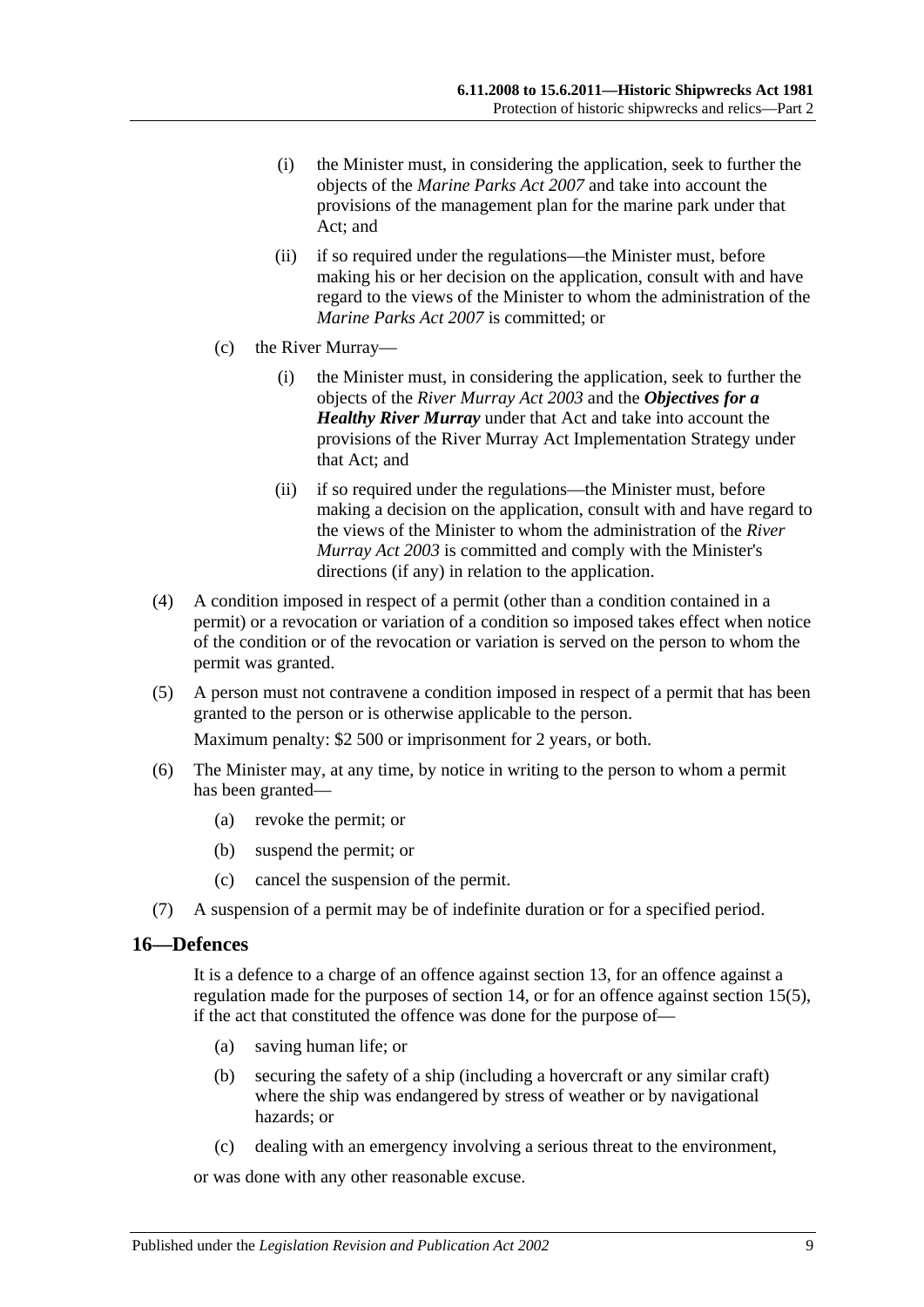# <span id="page-9-2"></span><span id="page-9-0"></span>**17—Discovery of shipwrecks and relics to be notified**

(1) A person who finds, in a fixed position in territorial waters of the State, the remains of a ship or of a part of a ship, or an article associated with a ship, must, as soon as practicable, give to the Minister a notice setting out a description of the remains or of the article and a description of the place where the remains are, or the article is, situated, being a description of that place that is sufficient to enable the remains or article to be located.

Maximum penalty: \$1 250.

- (2) It is a defence to a charge of an offence against [subsection](#page-9-2) (1) if the person proves, or proves that he or she had reasonable grounds for believing, that a notice setting out a description of the place where the remains are or the article is situated, being a description that is sufficient to enable the remains or article to be located, was given to the Minister by another person before it was practicable for the firstmentioned person to give such a notice.
- (3) A person must not in a notice purporting to be given to the Minister under [subsection](#page-9-2) (1) make a statement that to the person's knowledge is false or misleading in a material particular.

Maximum penalty: \$1 250.

#### <span id="page-9-3"></span><span id="page-9-1"></span>**18—Rewards**

- (1) The Minister may—
	- (a) pay a reward not exceeding the prescribed amount to the person who first notifies the Minister in accordance with [section](#page-9-0) 17 of the location of any remains or article—
		- (i) a description of the location of which, being a description sufficient to enable the remains or article to be located, had not previously been published in Australia; and
		- (ii) in respect of which a declaration has, since the notification was made, been made under section 5; and
	- (b) offer and pay a reward not exceeding the prescribed amount to the person who first furnishes to the Minister a description of the location of a historic shipwreck, or of a historic relic or historic relics, specified in the offer, being a description sufficient to enable the historic shipwreck or historic relic or historic relics to be located; and
	- (c) pay a reward not exceeding the prescribed amount to any person who furnishes information leading to the conviction of a person for an offence against this Act.
- (2) Payments under [subsection](#page-9-3) (1) must be made out of money appropriated by the Parliament for the purpose.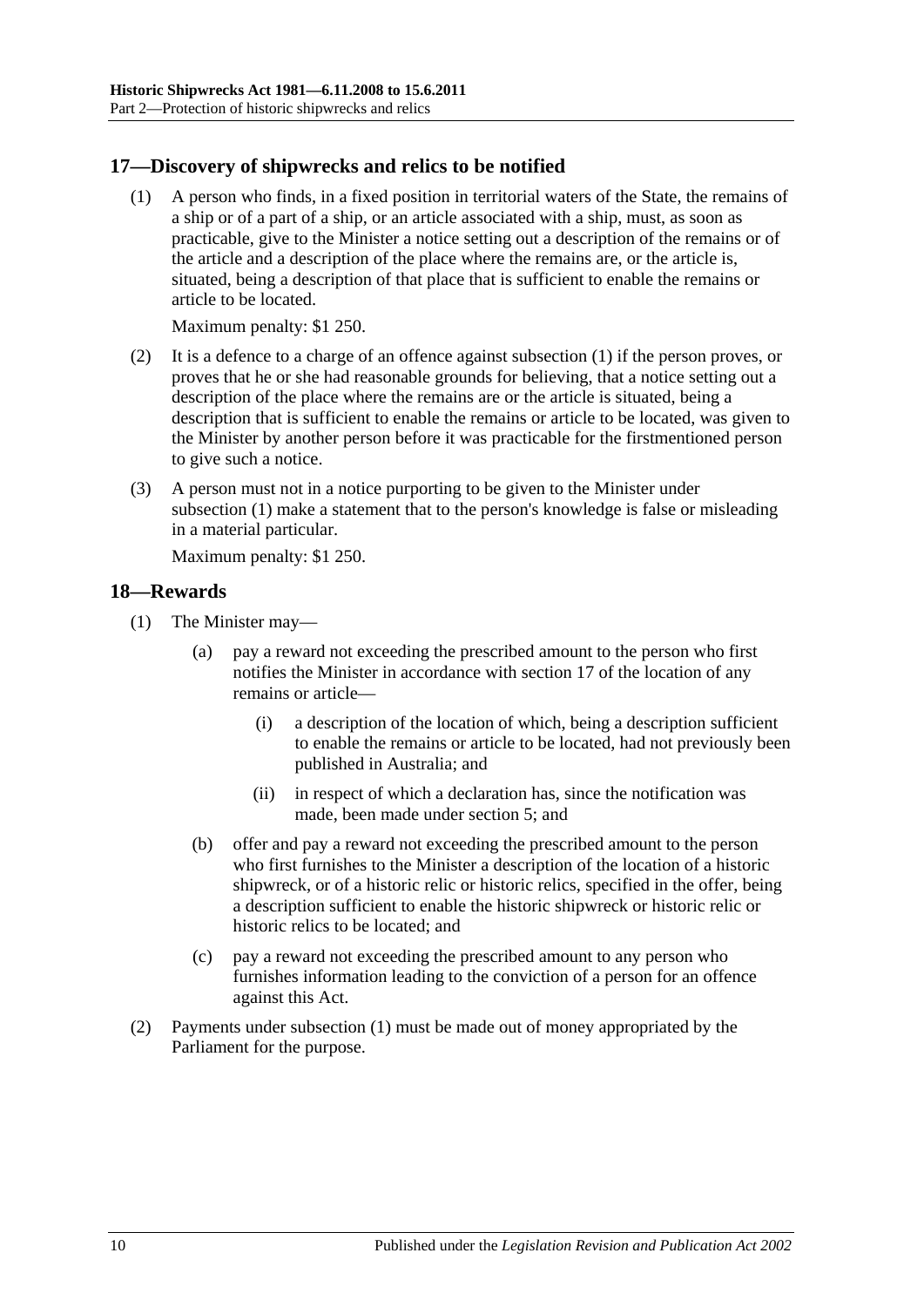# <span id="page-10-0"></span>**Part 3—Miscellaneous**

# <span id="page-10-1"></span>**19—Arrangements for Commonwealth authorities to perform functions in relation to historic shipwrecks and relics**

The Governor may make arrangements with the Governor-General of the Commonwealth for the performance of functions by a competent authority of the Commonwealth in relation to the protection, recovery, preservation and exhibition of historic shipwrecks and historic relics.

# <span id="page-10-2"></span>**20—Power of Minister to vest property in historic shipwrecks and relics in the Crown**

- <span id="page-10-5"></span>(1) If the Minister is of the opinion that it is necessary to do so in order to protect the public interest, the Minister may, by notice in the Gazette, declare any historic shipwreck or historic relic to be vested in the Crown.
- (2) On the publication of a notice under [subsection](#page-10-5) (1), the ownership of the historic shipwreck or historic relic vests in the Crown free of any other interest.
- (3) No notice may be published under [subsection](#page-10-5) (1) in respect of a historic shipwreck or historic relic lawfully in the possession of a person at the commencement of this Act.
- <span id="page-10-6"></span>(4) A person who would, but for the publication of a notice under this section, have been entitled to a historic shipwreck or historic relic, or to any interest in a historic shipwreck or historic relic, may, within six months of the publication of the notice, claim compensation for the loss by action against the Crown in the Land and Valuation Court.
- (5) On a claim under [subsection](#page-10-6) (4), the Land and Valuation Court may award such compensation against the Crown as it considers just.

# <span id="page-10-7"></span><span id="page-10-3"></span>**21—Appointment of inspectors**

- (1) The Minister may appoint a person to be an inspector for the purposes of this Act.
- (2) The Minister must cause to be issued to each inspector appointed under [subsection](#page-10-7) (1) an identity card containing a photograph of the inspector.
- (3) A person who ceases to be an inspector appointed under [subsection](#page-10-7) (1) must immediately return his or her identity card to the Minister.

Maximum penalty: \$125.

## <span id="page-10-4"></span>**22—Powers of inspectors**

- <span id="page-10-8"></span>(1) If an inspector has reasonable grounds for believing that it is necessary to do so for the purpose of ascertaining whether an offence against this Act has been or is being committed or that by doing so evidence in relation to the commission of such an offence may be obtained, the inspector may, with or without persons and equipment to assist him or her—
	- (a) go on board a ship; and
	- (b) require a person in charge of a ship to take steps to facilitate boarding; and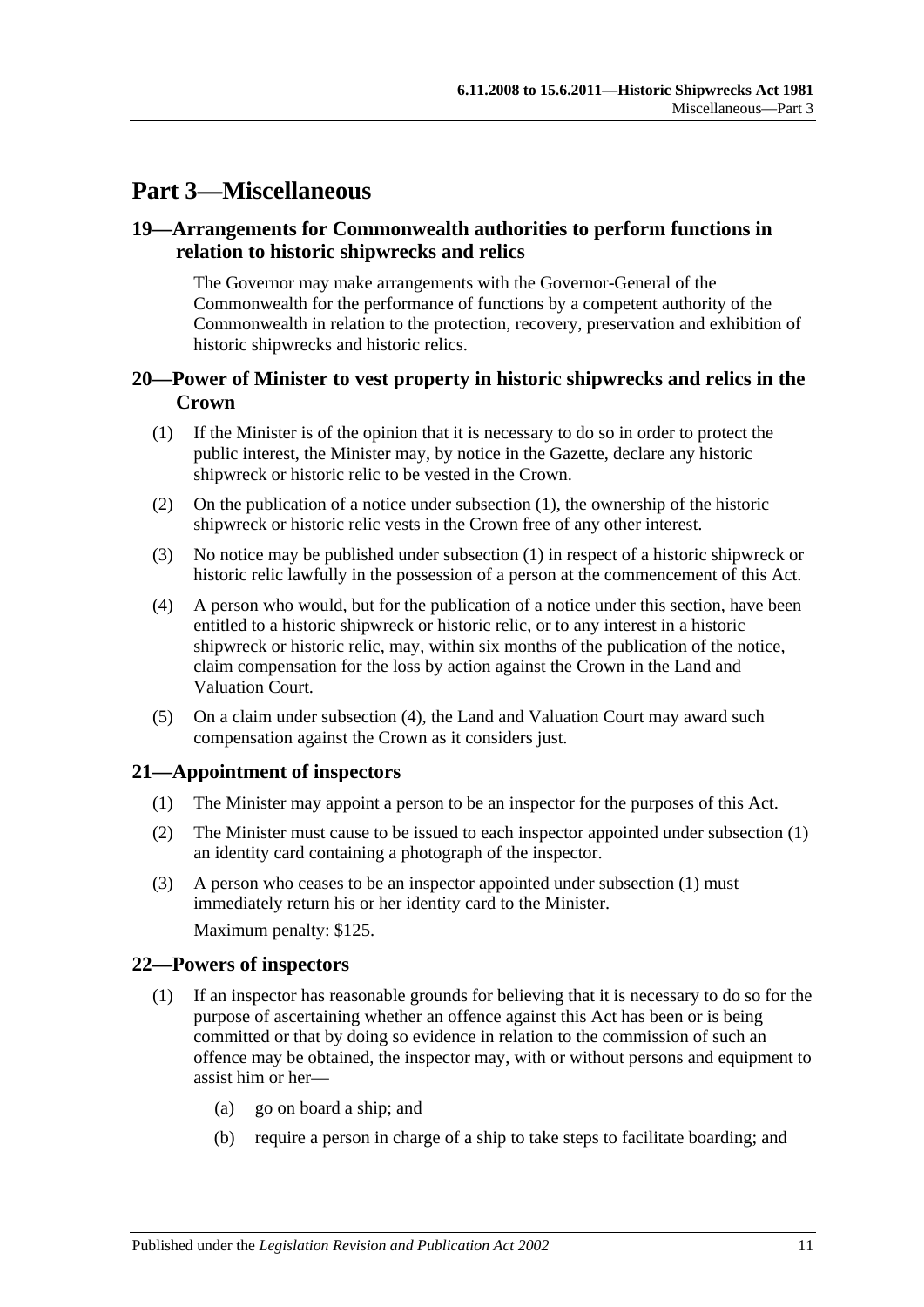- (c) open, or require a person to open, cargo holds, compartments or containers on a ship boarded in accordance with [paragraph](#page-10-8) (a) and inspect the contents of such cargo holds, compartments or containers; and
- (d) require a person found in or on a ship boarded in accordance with [paragraph](#page-10-8) (a) to produce a permit in force under this Act that is in the person's possession; and
- (e) require a person to answer questions.
- <span id="page-11-0"></span>(2) If an inspector has reason to believe that a person has failed to comply with a notice given to the person under [section](#page-5-1)  $11(1)$ , the inspector may make application to a Justice of the Peace for a warrant authorising the inspector, with or without persons and equipment to assist him or her, for the purpose of ascertaining whether the person has failed to comply with the notice—
	- (a) to enter any specified land or premises; and
	- (b) to search any land or premises so entered and to break open any cupboard, drawer, desk, box, package or other receptacle, whether a fixture or not, on the land or in the premises.
- <span id="page-11-1"></span>(3) If, on an application under [subsection](#page-11-0) (2), the Justice of the Peace is satisfied by information on oath or affirmation that the issue of the warrant is reasonably required for the purposes of that subsection, the Justice of the Peace may grant a warrant accordingly.
- (4) A warrant under [subsection](#page-11-1) (3) must specify a date after which the warrant ceases to have effect.
- (5) A person must not—
	- (a) without reasonable excuse, fail to comply with a requirement of an inspector in the exercise of a power under this section; or
	- (b) in answer to a question that the person is required to answer under this section, make a statement that is false or misleading in a material particular.

Maximum penalty: \$1 250.

- (6) It is a reasonable excuse for a person to fail to answer a question that the person is required to answer under this section that the answer to the question may tend to incriminate him or her.
- (7) A person who—
	- (a) without reasonable excuse, hinders or obstructs an inspector in the exercise of a power under this section; or
	- (b) assaults or threatens an inspector exercising a power under this section,

is guilty of an offence.

Maximum penalty: \$2 500 or imprisonment for 2 years, or both.

(8) In this section—

*ship* includes a hovercraft and any similar craft.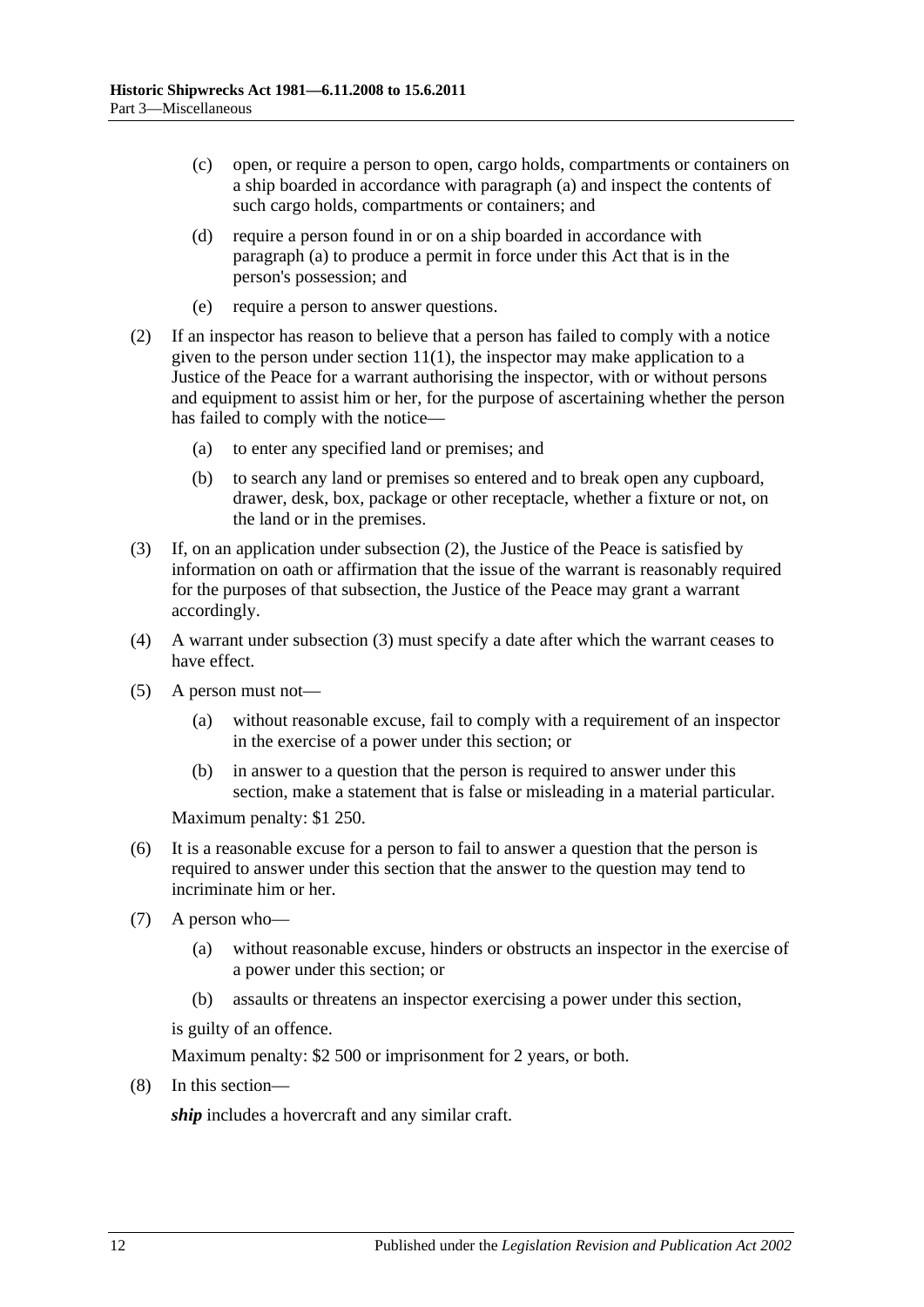## <span id="page-12-2"></span><span id="page-12-0"></span>**23—Arrest without warrant**

- (1) An inspector may, without warrant, arrest a person if the inspector reasonably believes—
	- (a) that the person has committed an offence against [section](#page-6-1) 13 or against regulations made for the purposes of [section](#page-6-2) 14; and
	- (b) that proceedings against the person by summons would not be effective.
- (2) If an inspector (other than a police officer who is in uniform) arrests a person under [subsection](#page-12-2) (1), the inspector must—
	- (a) in the case of an inspector who is a police officer—produce, for inspection by the person arrested, written evidence of the fact that the inspector is a police officer; or
	- (b) in any other case—produce his or her identity card for inspection by the person arrested.
- (3) If a person is arrested under [subsection](#page-12-2) (1), an inspector must immediately bring the person, or cause the person to be brought, before a Justice of the Peace or other proper authority to be dealt with in accordance with law.
- (4) Nothing in this section prevents the arrest of a person in accordance with any other law.

#### <span id="page-12-3"></span><span id="page-12-1"></span>**24—Seizure and forfeiture**

- (1) An inspector may seize any ship, equipment or article that the inspector reasonably believes to have been used or otherwise involved in the commission of an offence against this Act and may retain the ship, equipment or article until the expiration of a period of 60 days after the seizure or, if a prosecution for an offence against this Act in the commission of which the ship, equipment or article may have been used or otherwise involved is instituted within that period, until the prosecution is terminated.
- (2) The Minister may authorise any ship, equipment or article seized under [subsection](#page-12-3) (1) to be released to its owner, or to the person from whose possession it was seized, either unconditionally or on such conditions as the Minister thinks fit, including conditions as to the giving of security for payment of its value if it is forfeited.
- (3) If a court convicts a person of an offence against this Act, the court may order the forfeiture to the Crown of any ship, equipment or article used or otherwise involved in the commission of the offence.
- (4) Any ship, equipment or article forfeited under this section may be sold or otherwise dealt with as the Minister thinks fit.
- (5) A reference in this section to an article involved in the commission of an offence includes a reference to any historic shipwreck, or part of a historic shipwreck or any historic relic, to which the offence relates.
- (6) In this section—

*ship* includes a hovercraft and any similar craft.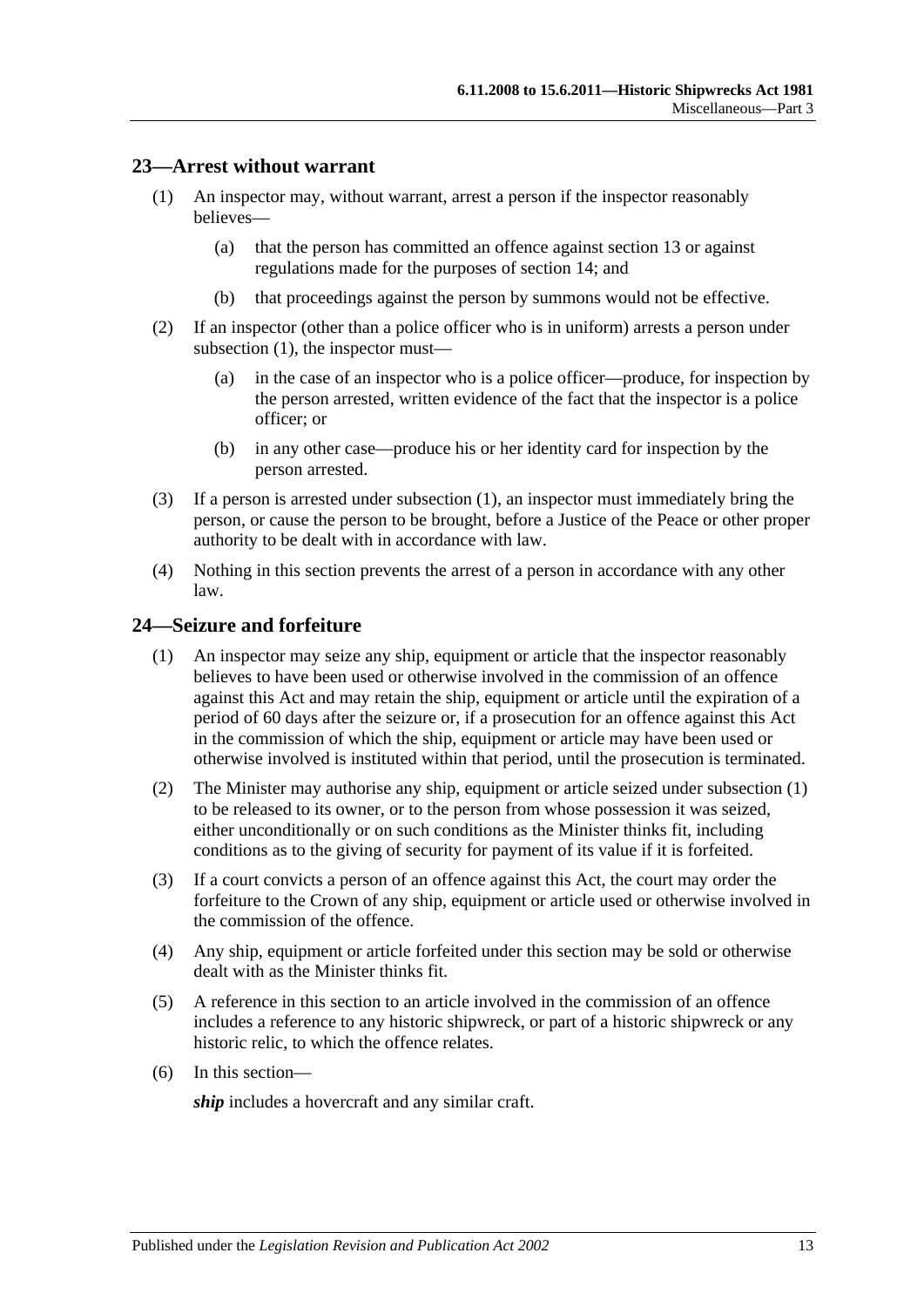# <span id="page-13-0"></span>**26—Certificate by Minister to be evidence**

- (1) In any proceedings for an offence against this Act, a certificate by the Minister stating that a place specified in the certificate is a place—
	- (a) in territorial waters of the State; or
	- (b) in a specified protected zone,

is proof, in the absence of proof to the contrary, of the matters stated in the certificate.

(2) An apparently genuine document purporting to be a certificate of the Minister under this section will, in the absence of proof that it is not such a certificate, be accepted as such in any proceedings for an offence against this Act.

## <span id="page-13-1"></span>**27—Delegation**

- (1) The Minister may delegate to a body or person (including a person for the time being holding or acting in a specified office or position) a function or power of the Minister under this Act.
- (2) A delegation under this section—
	- (a) must be by instrument in writing; and
	- (b) may be absolute or conditional; and
	- (c) does not derogate from the power of the Minister to act in a matter; and
	- (d) is revocable at will.
- (3) A function or power delegated under this section may, if the instrument of delegation so provides, be further delegated.

#### <span id="page-13-2"></span>**28—Notices**

- (1) Without prejudice to any other method of service permitted by law, a notice to a person by the Minister under this Act may be served on the person by being sent by post to the person at the address of the person last known by the Minister.
- (2) A notice to the Minister under this Act may be given as prescribed.
- (3) A notice by the Minister that has been published in the Gazette under this Act may be amended or revoked by the Minister by a further notice published in the Gazette.

#### <span id="page-13-3"></span>**29—Regulations**

The Governor may make such regulations as are contemplated by this Act, or as are necessary or expedient for the purposes of this Act.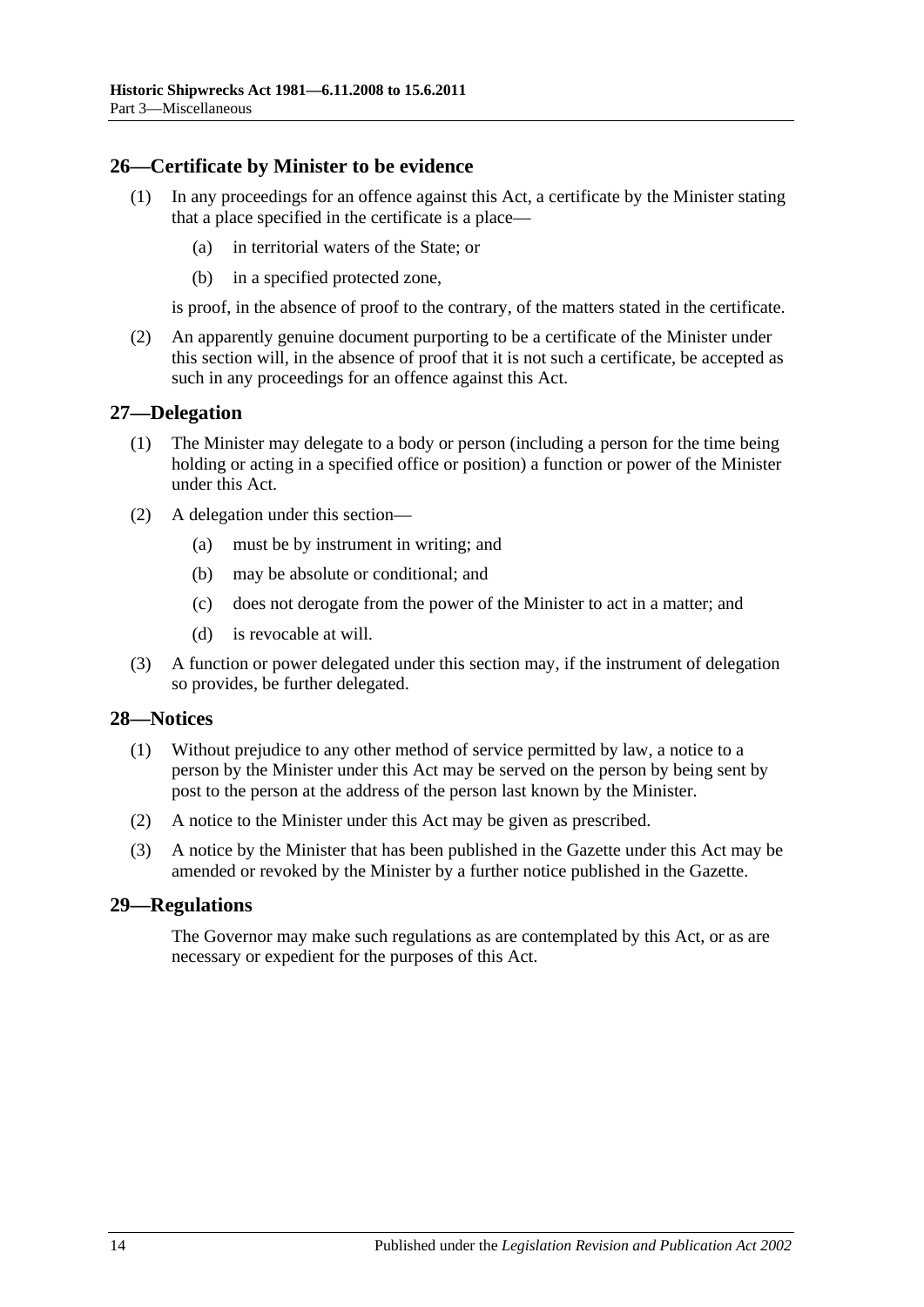# <span id="page-14-0"></span>**Legislative history**

# **Notes**

- Amendments of this version that are uncommenced are not incorporated into the text.
- Please note—References in the legislation to other legislation or instruments or to titles of bodies or offices are not automatically updated as part of the program for the revision and publication of legislation and therefore may be obsolete.
- Earlier versions of this Act (historical versions) are listed at the end of the legislative history.
- For further information relating to the Act and subordinate legislation made under the Act see the Index of South Australian Statutes or www.legislation.sa.gov.au.

# **Principal Act and amendments**

New entries appear in bold.

| Year   | N <sub>0</sub> | Title                                                                              | Assent     | Commencement                                                      |
|--------|----------------|------------------------------------------------------------------------------------|------------|-------------------------------------------------------------------|
| 1981   | 76             | Historic Shipwrecks Act 1981                                                       | 19.11.1981 | 3.12.1981 (Gazette 3.12.1981 p2206)                               |
| 1983   | 81             | <b>Historic Shipwrecks Act Amendment</b><br>Act 1983                               | 24.11.1983 | 24.11.1983                                                        |
| 2000   | -4             | District Court (Administrative and<br>Disciplinary Division) Amendment<br>Act 2000 | 20.4.2000  | Sch 1 (cl 18)—1.6.2000 ( <i>Gazette</i><br>18.5.2000 p2554)       |
| 2003   | 35             | River Murray Act 2003                                                              | 31.7.2003  | Sch (cl 10)-24.11.2003 (Gazette<br>20.11.2003 p4203)              |
| 2005 5 |                | Adelaide Dolphin Sanctuary Act 2005 14.4.2005                                      |            | Sch 2 (cll 29 & 30)—1.7.2005 ( <i>Gazette</i><br>2.6.2005 p1684)  |
| 2005   | 20             | <b>Statutes Amendment (Environment</b> )<br>and Conservation Portfolio) Act 2005   | 9.6.2005   | Pt 2 (ss $4-8$ ) & Sch $2-23.6.2005$<br>(Gazette 23.6.2005 p1901) |
| 2007   | 60             | <b>Marine Parks Act 2007</b>                                                       | 29.11.2007 | Sch 1 (cll 28 & 29)-6.11.2008 (Gazette<br>6.11.2008 p5055         |
| 2011   | 11             | Statutes Amendment (Personal<br>Property Securities) Act 2011                      | 14.4.2011  | Pt 12 $(s 40)$ —uncommenced                                       |

# **Provisions amended**

New entries appear in bold.

Entries that relate to provisions that have been deleted appear in italics.

| Provision                     | How varied                                                            | Commencement |
|-------------------------------|-----------------------------------------------------------------------|--------------|
| Pt <sub>1</sub>               |                                                                       |              |
| s <sub>2</sub>                | omitted under Legislation Revision and<br><b>Publication Act 2002</b> | 24.11.2003   |
| s <sub>3</sub>                |                                                                       |              |
| s(3(1))                       |                                                                       |              |
| Adelaide Dolphin<br>Sanctuary | inserted by $5/2005$ Sch 2 (cl 29)                                    | 1.7.2005     |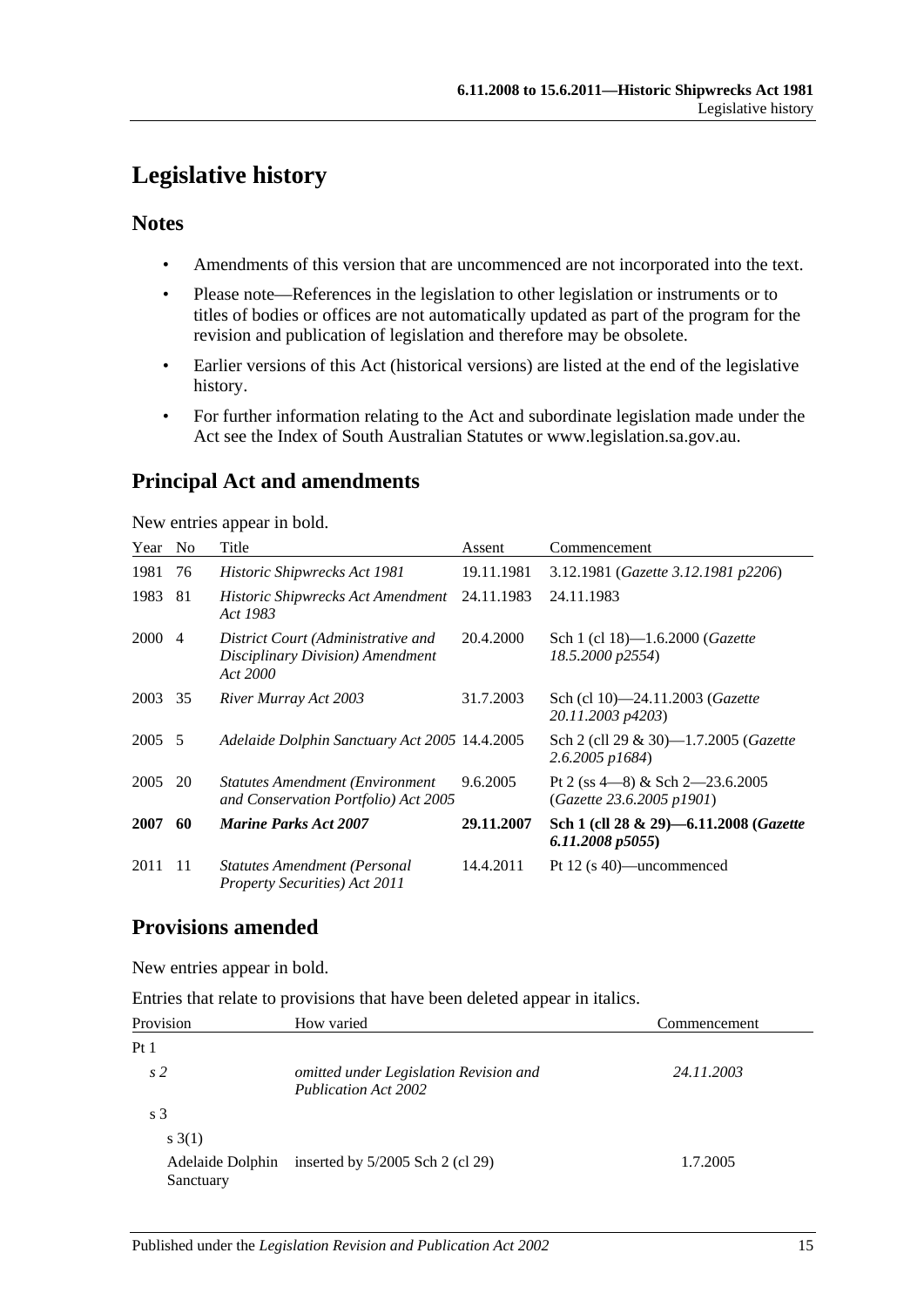| historic relic                         | amended by $20/2005$ s $4(1)$                | 23.6.2005  |
|----------------------------------------|----------------------------------------------|------------|
| historic shipwreck                     | amended by $20/2005$ s $4(2)$                | 23.6.2005  |
| inspector                              | amended by 20/2005 Sch 2                     | 23.6.2005  |
| marine park                            | inserted by 60/2007 Sch 1 cl 28              | 6.11.2008  |
| protected zone                         | substituted by $81/1983$ s $2(a)$            | 24.11.1983 |
|                                        | amended by 20/2005 Sch 2                     | 23.6.2005  |
| <b>River Murray</b>                    | inserted by $35/2003$ Sch cl 10(a)           | 24.11.2003 |
| <b>River Murray</b><br>Protection Area | inserted by $35/2003$ Sch cl 10(a)           | 24.11.2003 |
| sea                                    | deleted by $81/1983$ s $2(b)$                | 24.11.1983 |
| s(2)                                   | amended by $81/1983$ s $2(c)$                | 24.11.1983 |
| $s \; 3(3)$                            | amended by $81/1983$ s $2(d)$                | 24.11.1983 |
|                                        | amended by 20/2005 Sch 2                     | 23.6.2005  |
| $s \; 3(4)$                            | amended by 20/2005 Sch 2                     | 23.6.2005  |
| Pt 2                                   |                                              |            |
| $s$ 4A                                 | inserted by 20/2005 s 5                      | 23.6.2005  |
| s <sub>5</sub>                         | substituted by 20/2005 Sch 2                 | 23.6.2005  |
| s <sub>6</sub>                         |                                              |            |
| s $6(1)$ and $(2)$                     | amended by 20/2005 Sch 2                     | 23.6.2005  |
| s(6(3))                                | substituted by 20/2005 Sch 2                 | 23.6.2005  |
| s 6(4)                                 | deleted by 20/2005 Sch 2                     | 23.6.2005  |
| s <sub>7</sub>                         |                                              |            |
| s(7(1)                                 | amended by $81/1983$ s $3(a)$                | 24.11.1983 |
|                                        | amended by 20/2005 Sch 2                     | 23.6.2005  |
| s(7(2)                                 | amended by $81/1983$ s $3(b)$                | 24.11.1983 |
|                                        | amended by 20/2005 Sch 2                     | 23.6.2005  |
| s(7(3))                                | amended by 20/2005 Sch 2                     | 23.6.2005  |
| s <sub>8</sub>                         | amended by 20/2005 Sch 2                     | 23.6.2005  |
| s <sub>9</sub>                         |                                              |            |
| $s \frac{9(1)}{-3}$                    | amended by 20/2005 Sch 2                     | 23.6.2005  |
| s 10                                   |                                              |            |
| s $10(1)$ —(3)                         | amended by 20/2005 Sch 2                     | 23.6.2005  |
| s 11                                   |                                              |            |
|                                        | s 11(1) and (3)–(5) amended by 20/2005 Sch 2 | 23.6.2005  |
| s 11(6)                                | amended by 4/2000 s 9(1) (Sch 1 cl 18(a))    | 1.6.2000   |
| $s\,II(7)$                             | deleted by $4/2000 s 9(1)$ (Sch 1 cl 18(b))  | 1.6.2000   |
| s 11(8)                                | amended by 20/2005 Sch 2                     | 23.6.2005  |
| s 12                                   |                                              |            |
| s 12(1)                                | amended by 20/2005 Sch 2                     | 23.6.2005  |
| 12(2)                                  | substituted by 20/2005 s 6                   | 23.6.2005  |
| s 12(3)                                | amended by 20/2005 Sch 2                     | 23.6.2005  |
| s 13                                   |                                              |            |
| s 13(1)                                | amended by 20/2005 Sch 2                     | 23.6.2005  |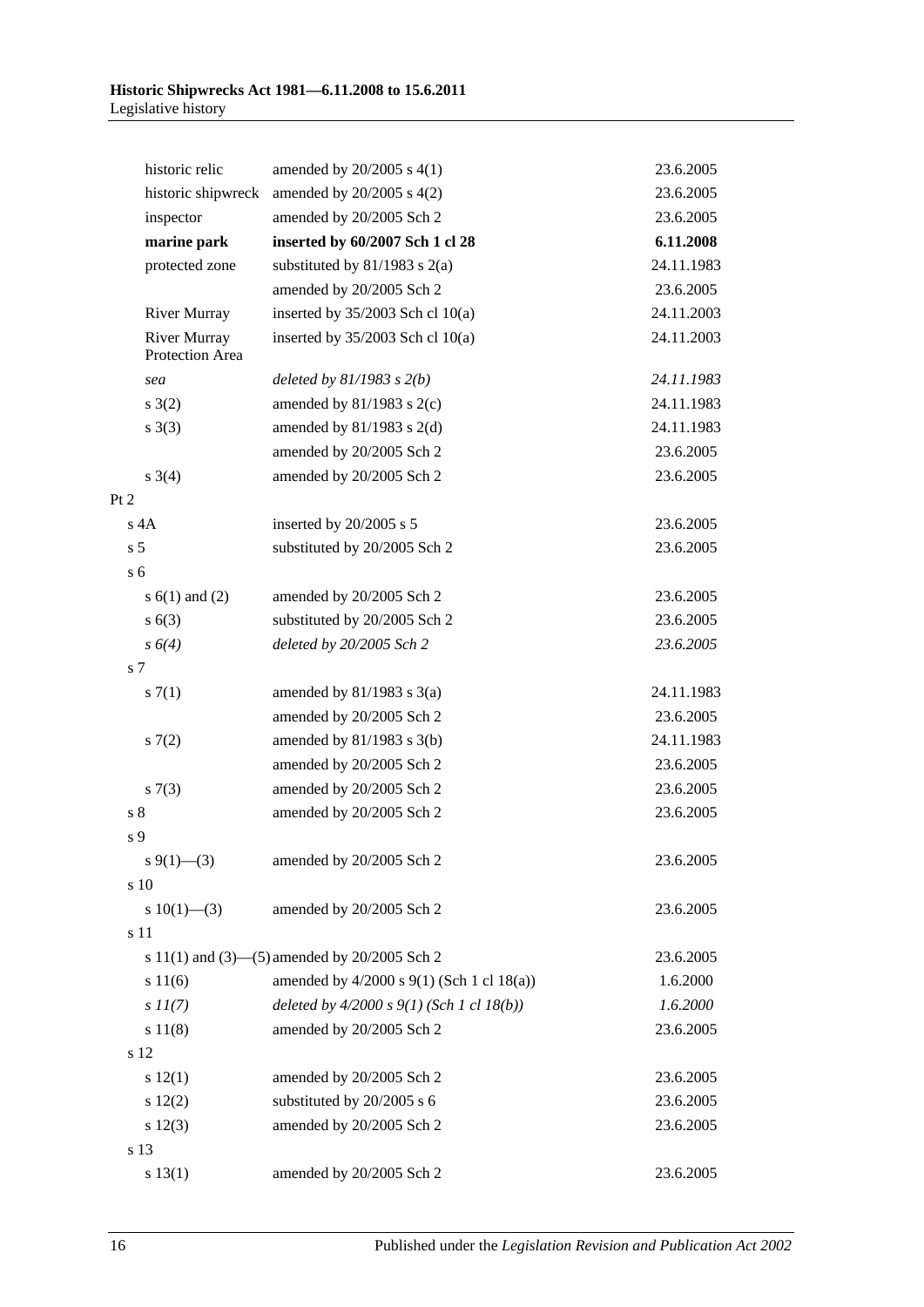| s 13(2)                             | amended by 81/1983 s 4                                   | 24.11.1983 |
|-------------------------------------|----------------------------------------------------------|------------|
| $s$ 13(3)                           | deleted by 20/2005 Sch 2                                 | 23.6.2005  |
| s <sub>14</sub>                     |                                                          |            |
| s $14(1)$ and $(2)$                 | substituted by $20/2005$ s $7(1)$                        | 23.6.2005  |
| $s\ 14(3)$                          | amended by 20/2005 s 7(2)                                | 23.6.2005  |
| s $14(3a)$                          | inserted by $20/2005$ s $7(3)$                           | 23.6.2005  |
| s <sub>15</sub>                     |                                                          |            |
| s $15(1)$ and (3)                   | amended by 20/2005 Sch 2                                 | 23.6.2005  |
| s 15(3a)                            | inserted by $35/2003$ Sch cl 10(b)                       | 24.11.2003 |
|                                     | substituted by 60/2007 Sch 1 cl 29                       | 6.11.2008  |
| $s\,15(3b)$                         | inserted by $35/2003$ Sch cl $10(b)$                     | 24.11.2003 |
|                                     | amended by 20/2005 Sch 2                                 | 23.6.2005  |
|                                     | deleted by 60/2007 Sch 1 cl 29                           | 6.11.2008  |
| $s$ 15(3c) and (3d)                 | inserted by 5/2005 Sch 2 (cl 30)                         | 1.7.2005   |
|                                     | deleted by 60/2007 Sch 1 cl 29                           | 6.11.2008  |
| s 15(5)                             | amended by 20/2005 Sch 2                                 | 23.6.2005  |
| s 16                                | amended by 20/2005 Sch 2                                 | 23.6.2005  |
| s 17                                |                                                          |            |
| s $17(1)$ —(3)                      | amended by 20/2005 Sch 2                                 | 23.6.2005  |
| s 18                                |                                                          |            |
| s 18(2)                             | amended by 20/2005 Sch 2                                 | 23.6.2005  |
| Pt 3                                |                                                          |            |
| $\frac{1}{20}$                      |                                                          |            |
| (5)                                 | s $20(1)$ , $(2)$ , $(4)$ and amended by $20/2005$ Sch 2 | 23.6.2005  |
| s 21                                |                                                          |            |
| $s\ 21(1)$ —(3)                     | amended by 20/2005 Sch 2                                 | 23.6.2005  |
| s <sub>22</sub>                     |                                                          |            |
| $s$ 22(1), (2) and<br>$(4)$ — $(7)$ | amended by 20/2005 Sch 2                                 | 23.6.2005  |
| s 23                                |                                                          |            |
| $s$ 23(2) and (3)                   | amended by 20/2005 Sch 2                                 | 23.6.2005  |
| s24                                 |                                                          |            |
| s $24(1)$ and (3)                   | amended by 20/2005 Sch 2                                 | 23.6.2005  |
| s <sub>25</sub>                     | deleted by 20/2005 s 8                                   | 23.6.2005  |
| s 26                                |                                                          |            |
| $s \, 26(2)$                        | amended by 20/2005 Sch 2                                 | 23.6.2005  |
| s 27                                | substituted by 20/2005 Sch 2                             | 23.6.2005  |
| s 28                                |                                                          |            |
| $s\,28(3)$                          | amended by 20/2005 Sch 2                                 | 23.6.2005  |

# **Historical versions**

Reprint No 1—15.8.1991